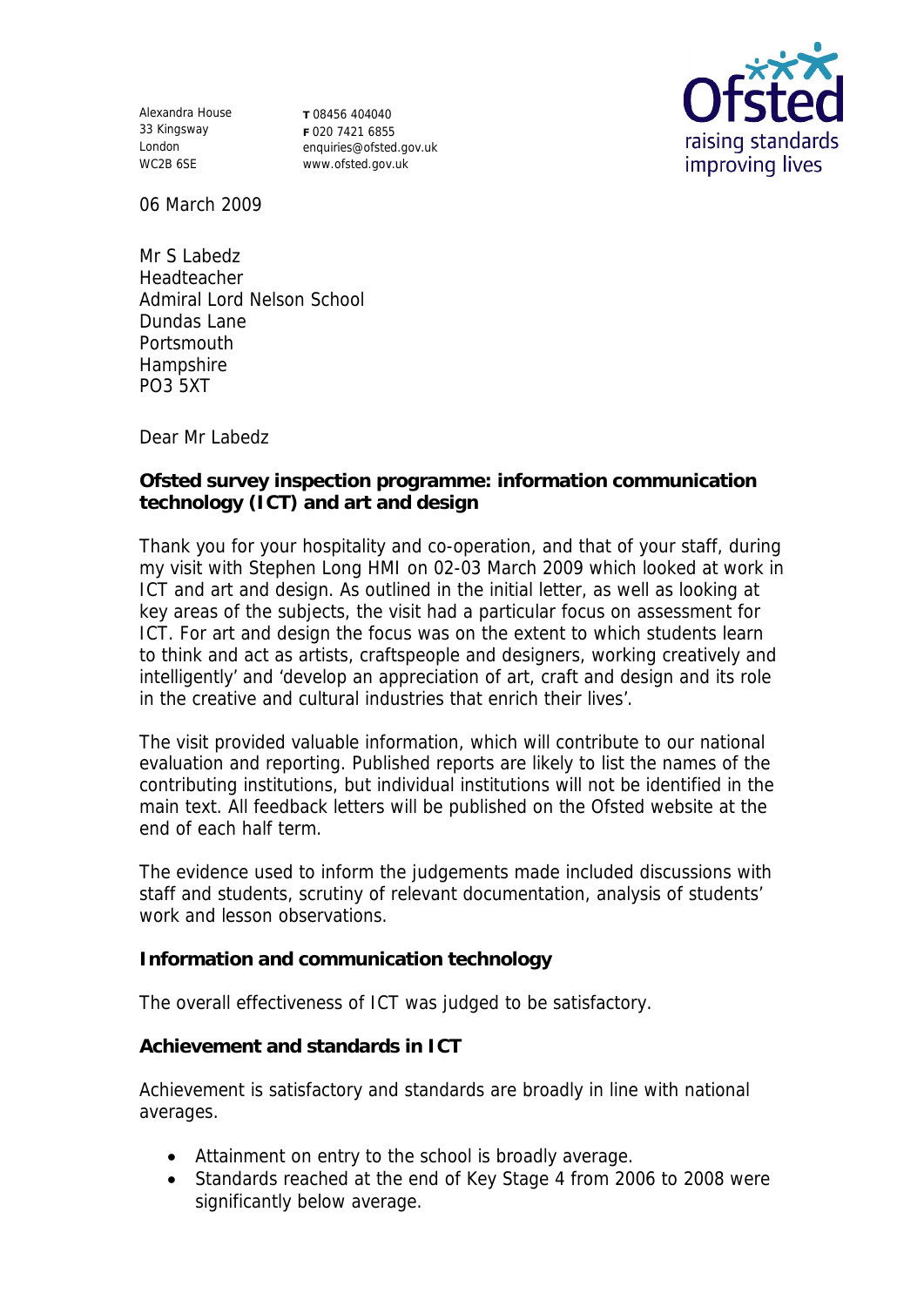- Changes in the leadership and management of the ICT department as well as improvements made to the curriculum and that of the quality of teaching and learning are enabling students to now make satisfactory progress. Consequently, standards are rising in both key stages.
- Despite the significant increase in the last couple of years of students attaining GCSE grades A\* to C, too few attain higher levels.
- Standards at Key Stage 3 having been low in previous years are now broadly in line with age related expectations and improving rapidly.
- Students develop particularly good skills of how to present, exchange and share information; however, their ability to review, modify and evaluate their work is less well developed.
- Most students are learning to become independent users of ICT for example, for project work, homework and in the use of ICT as a tool to support their learning in other subjects. This is enhanced by the school's learning platform which is embedded within its website, and enables students to access schoolwork from home and complete work which they send to their teachers by email.
- There are pockets of good practice in the use of ICT in other subjects. This is helping to raise standards particularly in mathematics, science, music, media and business studies.
- Some of the more vulnerable students talk about feeling a greater sense of pride in their work in other subjects when they are able to use ICT as opposed to feeling undermined by their low literacy skills.
- Students demonstrate a good understanding of how to keep themselves safe; however, they are not sufficiently involved in the school's evaluation of its policy about internet safety.
- ICT contributes satisfactorily to the school's inclusion policy. There is some good additional provision beyond the ICT department which makes effective use of ICT to help students with learning difficulties and/or disabilities to overcome their barriers to learning. A good example is the use of laptops with specialist software that enable students who are visually impaired to engage fully with the curriculum.

**Quality of teaching and learning of ICT**

The quality of teaching and learning is satisfactory with some good practice.

- Teachers demonstrate good subject knowledge and are effective in creating a purposeful learning environment.
- Students generally find activities challenging and enjoyable except when content is too repetitive.
- Strategies to ensure that all students are able to work as successfully as each other are not always fully utilised. This includes missed opportunities of using assessment and structured talk activities to focus students on the skills they are developing and the progress they are making.
- Where assessment strategies are used well in lessons this leads to good progress. A good example was seen in Year 10 with a lesson in which students were using ICT to support their GCSE work in media studies. Students were encouraged to use a checklist on the school's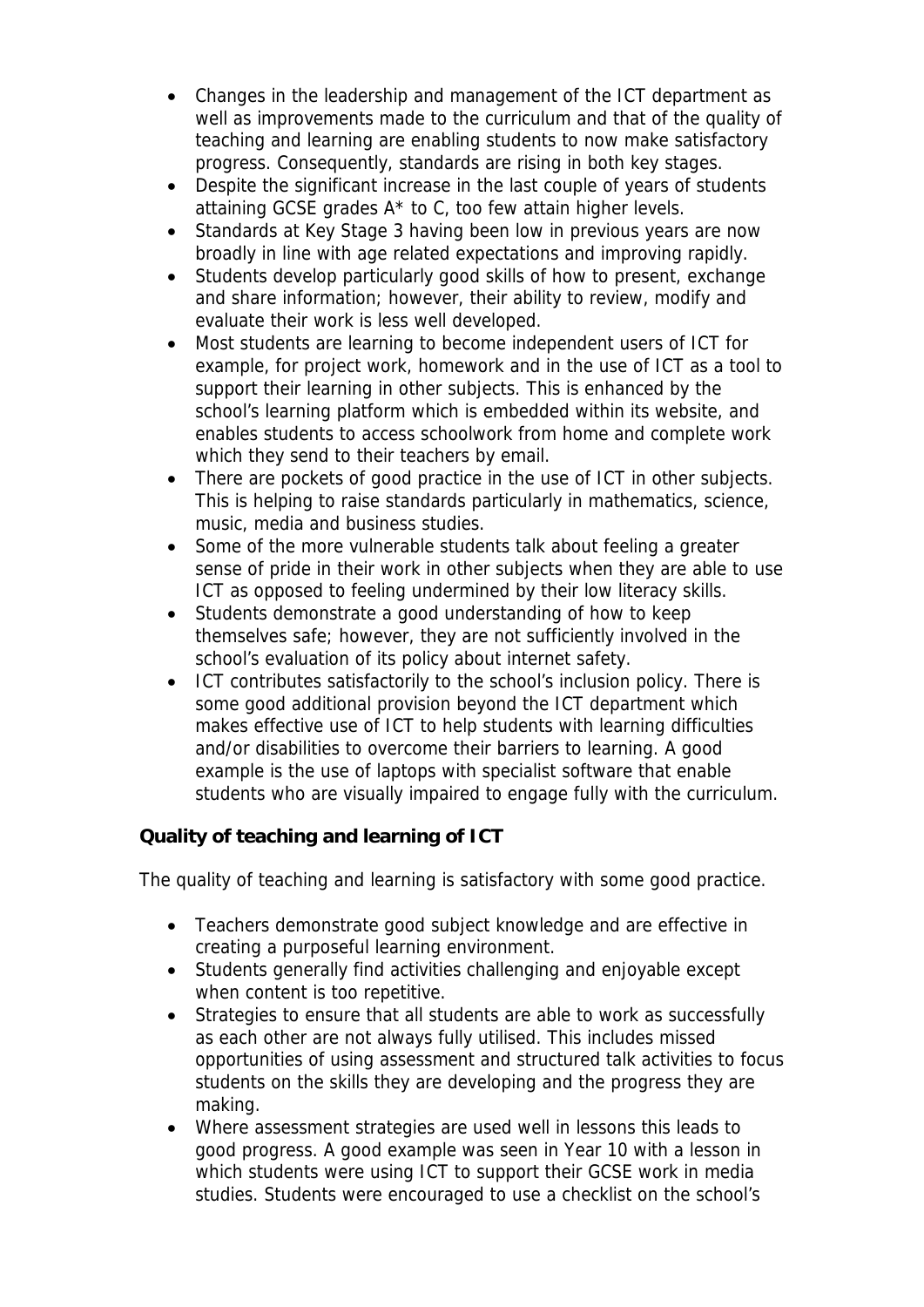learning platform, to monitor their progress against expectations. This helped them to reflect on the quality of their work.

- However, further down the school such strategies are less well embedded and although students are aware they have targets and know where they can access additional guidance, they are not directed often enough to make use of this information to identify for themselves how they could improve their work. This at times reduces the progress made by students of different abilities, particularly the less able.
- In some lessons, teaching and learning are more focused on the activities than the skills and capabilities the students need to develop. This limits students' understanding of how well they are progressing in their learning. There are also insufficient strategies to enable some of the less able students to learn how to talk about their work confidently using the correct terminology.
- At times teachers are too directive, and do too much of the talking instead of helping students to recall for themselves what they already know and what they should do next.
- The specialist status for business and enterprise has led to a greater focus on the use of ICT in the world of work and in real life situations.

**Quality of the curriculum for ICT**

The quality of the curriculum is satisfactory.

- Students all receive their statutory entitlement for ICT, with some aspects of the curriculum being covered in other subjects.
- The school has worked hard to improve the quality of the ICT curriculum, and this is leading to students becoming more engaged in their learning. However, the programme of work does not provide sufficient guidance about levels or progression in skills. This makes it difficult for staff to ensure that work is always well planned to meet the needs of different groups of learners.
- Aspects of the curriculum which are covered particularly well include finding things out, working creatively and using ICT to solve problems.
- ICT is used innovatively in the personal development days for students. The days promote greater cross-curricular use of ICT with students using ICT as a tool to undertake research and to help them develop skills and concepts. A good example is when students used ICT to solve a murder mystery. They used ICT to analyse data and information in a way that enabled them to work well as a team, and develop their analytical and thinking skills.
- Although students are grateful for the work of the school and the opportunities afforded to them, they would welcome more access to ICT in other lessons and a broader range of hardware and software.
- You are currently revising the Key Stage 4 curriculum to make it more appealing to girls. This includes planning more opportunities for students to be creative.
- There is a satisfactory range of resources, but the extent to which ICT is used in all subjects and in a range of locations is constrained by limited access to ICT and problems with wireless technology.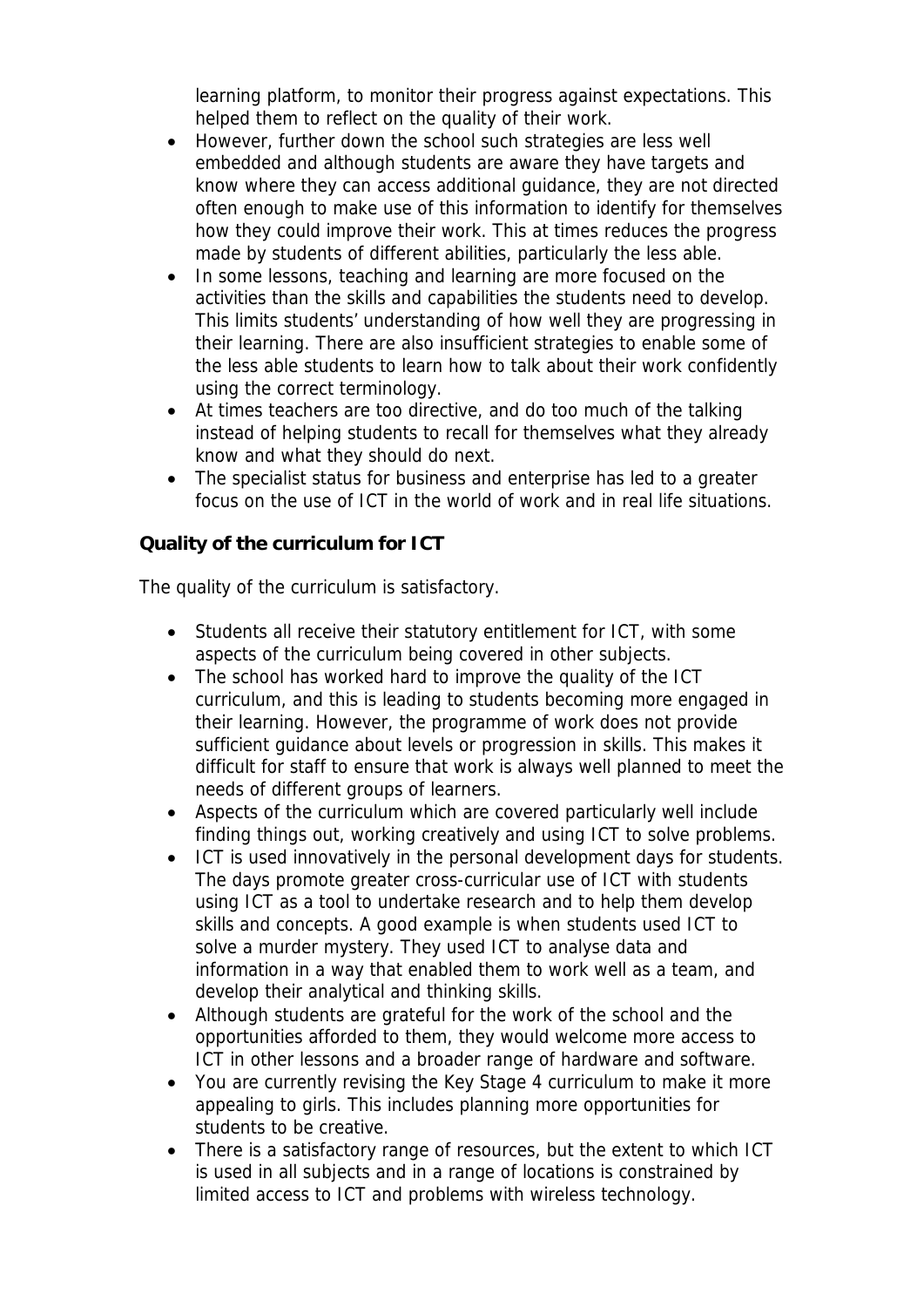**Leadership and management of ICT**

The leadership and management of ICT are satisfactory.

- The head of department is making a good contribution to improving the school's work in ICT from a very low starting point. This is helping to raise standards as well as the profile of ICT in the school.
- The ICT department is now working effectively as a team and are consulting more widely with other departments. However the head of department has not developed his role to help to integrate ICT across the curriculum. Consequently, there is not a sufficiently clear view in the department of how well students are progressing on those areas of the ICT programme of work covered by other subjects.
- The department is supported well by senior members of staff, especially in using data to identify and challenge underperformance.
- However, management documentation for ICT although detailed, does not focus sharply enough on progress and standards or the intended outcomes for different groups of learners. Furthermore, success criteria are not always sufficiently measurable.
- You undertake regular audits of staff training needs and provide high quality training. However, there continues to be training needs for staff within the ICT department.
- You are currently developing a sustainability plan, as the current predicted cost of upgrading and replacing hardware is proving prohibitive.
- The school has a very good website that is valued by students, their parents and other departments. The learning platform provides access to a wide range of additional resources and guidance for staff and students. For some subjects such as media studies, mathematics, geography and English, the content of the site has become an integral part of courses.

## **Use of Assessment**

The use of assessment in ICT is satisfactory.

- Students' attainment in ICT on entry to Year 7 is assessed and this enables staff to set work which builds effectively on students' previous knowledge and skills.
- The ICT department is beginning to set more challenging targets and is involving students more in the setting and reviewing of their targets.
- The students' progress is satisfactorily tracked and monitored. However, the analysis of data does not compare the performance of different groups of learners. Furthermore, assessment systems do not ensure the department has a clear view of the provision and progress for all students for all the strands within the ICT programme of work.
- Students value the helpful feedback they receive from their teachers following a piece of work, but the use of assessment strategies during lessons is not sufficiently rigorous.
- The school is developing strategies to involve students more in the assessment of their work, such as providing them with useful check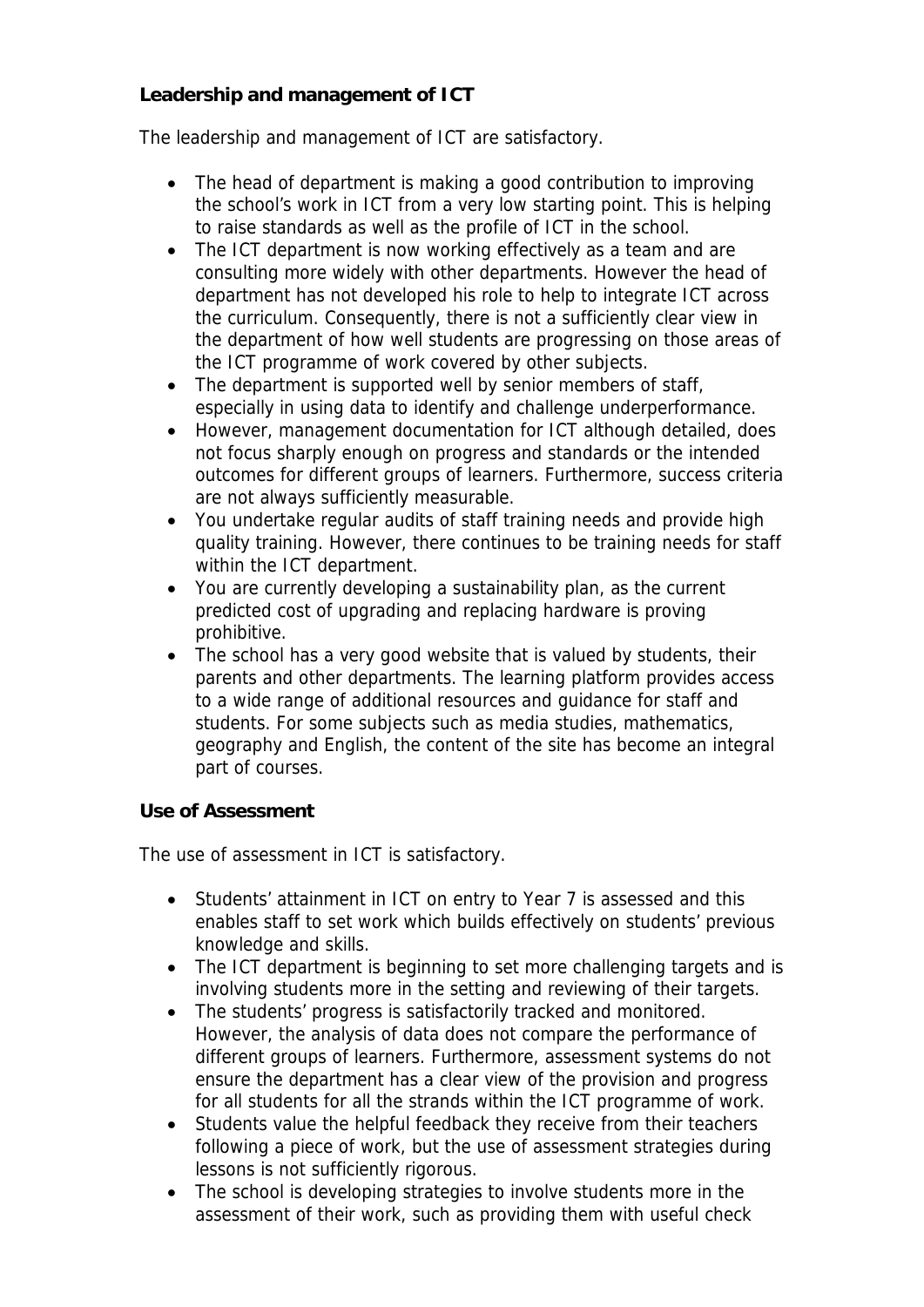lists. However, this has yet to become firmly embedded within daily lessons and some of the older students, particularly those who are lower attaining are still too dependent on being told what to do to improve their work.

**Areas for improvement, which we discussed, included:**

- raising standards particularly at Key Stage 4
- ensuring teaching is consistently good and takes full account of the needs of different groups of learners
- improving the quality of management documentation to ensure there is a greater focus on progress, standards and that success criteria are measurable
- ensuring the department has a clear view of the provision and progress for all students for all the strands within the ICT programme of work.

## **Art and design**

The overall effectiveness of art and design was judged to be good.

**Achievement and standards** 

Achievement and standards in art and design are good.

- From average starting points students make good progress in both key stages, reaching above average standards by the end of Years 9 and 11. The proportion of GCSE students achieving A\*-C grades is well above the national average. The proportion of boys gaining these grades is markedly higher than their peers nationally because they sustain the development of their work well over time. However the proportion of students gaining the higher A and A\* grades is average.
- Students enjoy the subject. The majority behave very well in lessons, working thoughtfully and sustaining their concentration.
- The best progress is made by students in learning to control materials and processes. For example students develop good skills in using drawing for different purposes and in using different types of paint.
- The strong base of skills is used well by students to develop individual ideas, notably at GCSE level where they value the chance as one said to 'make our own work'. Nevertheless, some students are not clear enough about what they are trying to achieve. This makes it difficult for them to refine their work and is the factor preventing some from gaining higher grades.

**Quality of teaching and learning in art and design**

Teaching and learning in art and design are good.

- The subject staff are enthusiastic and have good subject knowledge. Although there are a number of new teachers this year, they work well as a team and the students feel their lessons are well prepared.
- Relationships with students are positive so that lessons have a good atmosphere and this adds to students' enjoyment of the subject.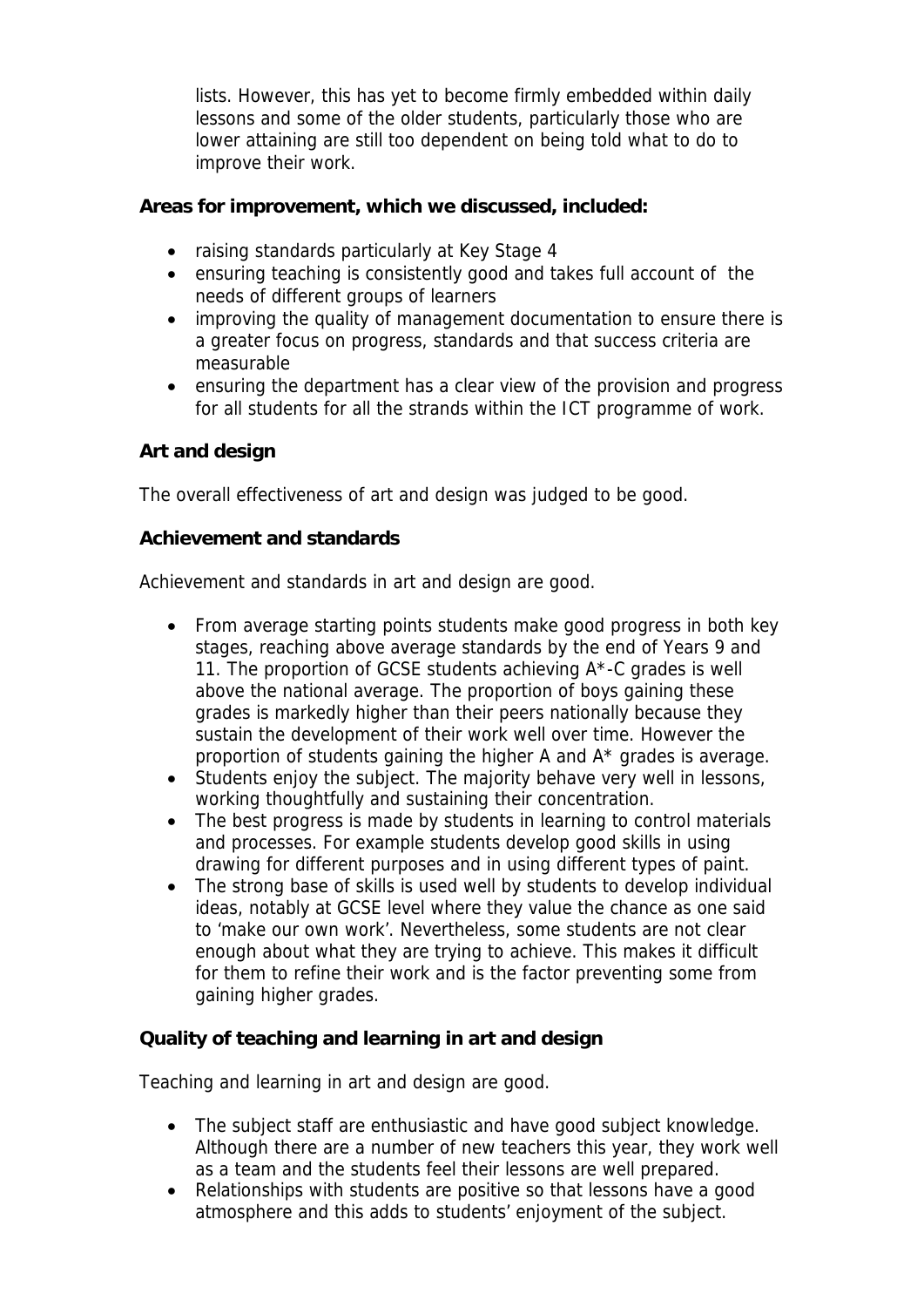- Activities are structured and paced effectively so as to sustain students' focus. Resources are well chosen, for example in a Year 8 lesson students learned about the narrative qualities in Hogarth's work in preparation for making their own graphic novels.
- Students' achievement is tracked carefully over time and they are kept well informed of the progress they are making. Underachievement is usually identified accurately and suitable steps taken to remedy it.
- While strategies, such as discussion, are used to help students think about their work and assess their progress such activities do not always challenge or support them, particularly the more able, to think independently about how to improve their work.

## **Quality of the curriculum**

The curriculum in art and design is satisfactory.

- The curriculum is popular with students during their first three years of study. They respond well to the themes covered and to the wide range of observational and imaginative starting points. As a result they opt for the subject in good numbers at GCSE level.
- The students experience a satisfactory range of materials and techniques. However there is an emphasis on fine art-based approaches and too few opportunities to explore craft-based projects or to use digital technology as an expressive medium.
- Key Stage 3 projects have a strong structure and students value the security this offers. However it does not progressively encourage them to take decisions for themselves about how their work develops and sows the seeds of a weakness at GCSE where students are required to pursue more individual direction in their work and justify what they do.

**Leadership and management of art and design**

The leadership and management of art and design are good.

- The subject leader joined the school at the start of the academic year and has established herself well. The subject has a history of strength and she is showing determination in developing it further.
- A good range of monitoring activity, including lesson observation and data analysis, gives the subject leader a good awareness of what needs to be done next. The priorities identified in the subject development plan provide a good agenda for the future with most planned carefully to have a measurable impact on students.
- Resources and staff development are managed well in relation to the needs of the subject. Links are starting to be forged with local organisations such as galleries so as to enrich students' experiences although the school knows there is further to go to develop these.

**Subject issue**: the extent to which students 'learn to think and act as artists, craftspeople and designers, working creatively and intelligently' and 'develop an appreciation of art, craft and design, and its role in the creative and cultural industries that enrich their lives' is judged to be satisfactory.